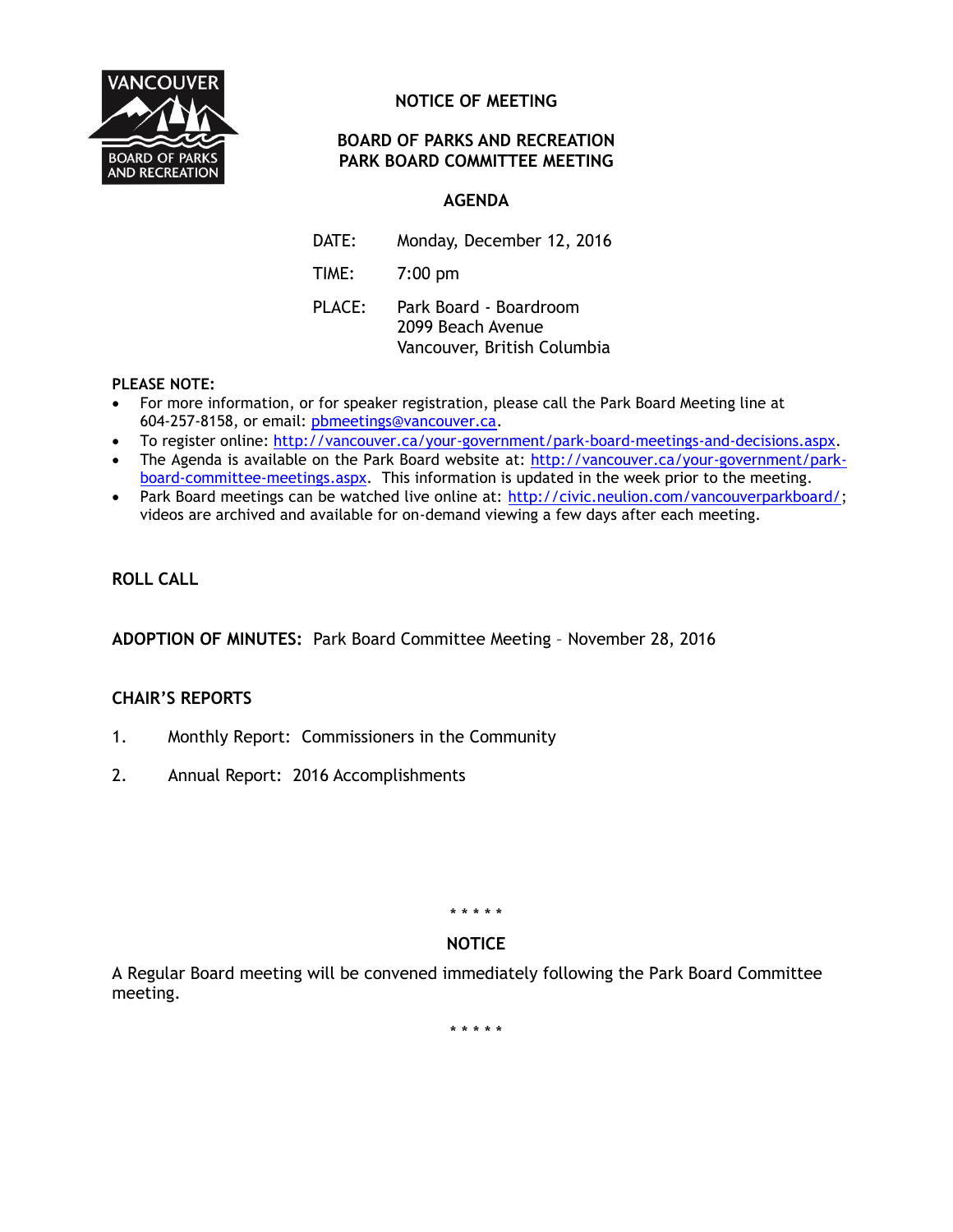

# **NOTICE OF MEETING**

### **BOARD OF PARKS AND RECREATION REGULAR BOARD MEETING**

### **AGENDA**

DATE: Monday, December 12, 2016

TIME: following Committee Meeting

**NOTE**:Regular Board meetings are not available for speaker registration. To hear from delegations on a topic, the Board may refer the item to a future Committee meeting.

### **ROLL CALL**

### **IN CAMERA**

THAT the Board will go into a meeting in January 2017, which is closed to the public, pursuant to Section 165.2(1) of the *Vancouver Charter*, to discuss matters related to paragraph(s):

- (g) litigation or potential litigation affecting the city;
- (i) the receipt of advice that is subject to solicitor-client privilege, including communications necessary for that purpose;
- (k) negotiations and related discussions respecting the proposed provision of an activity, work or facility that are at their preliminary stages and that, in the view of the Board, could reasonably be expected to harm the interests of the City and Park Board if they were held in public.

**ADOPTION OF MINUTES:** Regular Board Meeting – November 28, 2016

### **COMMUNICATIONS**

#### **COMMITTEE REPORTS**

Report of the Park Board Committee - Monday, December 12, 2016 Approval of recommendations and actions.

### **GENERAL MANAGER'S REPORT**

#### **STAFF REPORT**

1. REPORT: Community Centre Association Joint Operating Agreement

**MOTIONS ON NOTICE:** *pending motions on notice will be added to a future meeting agenda.*